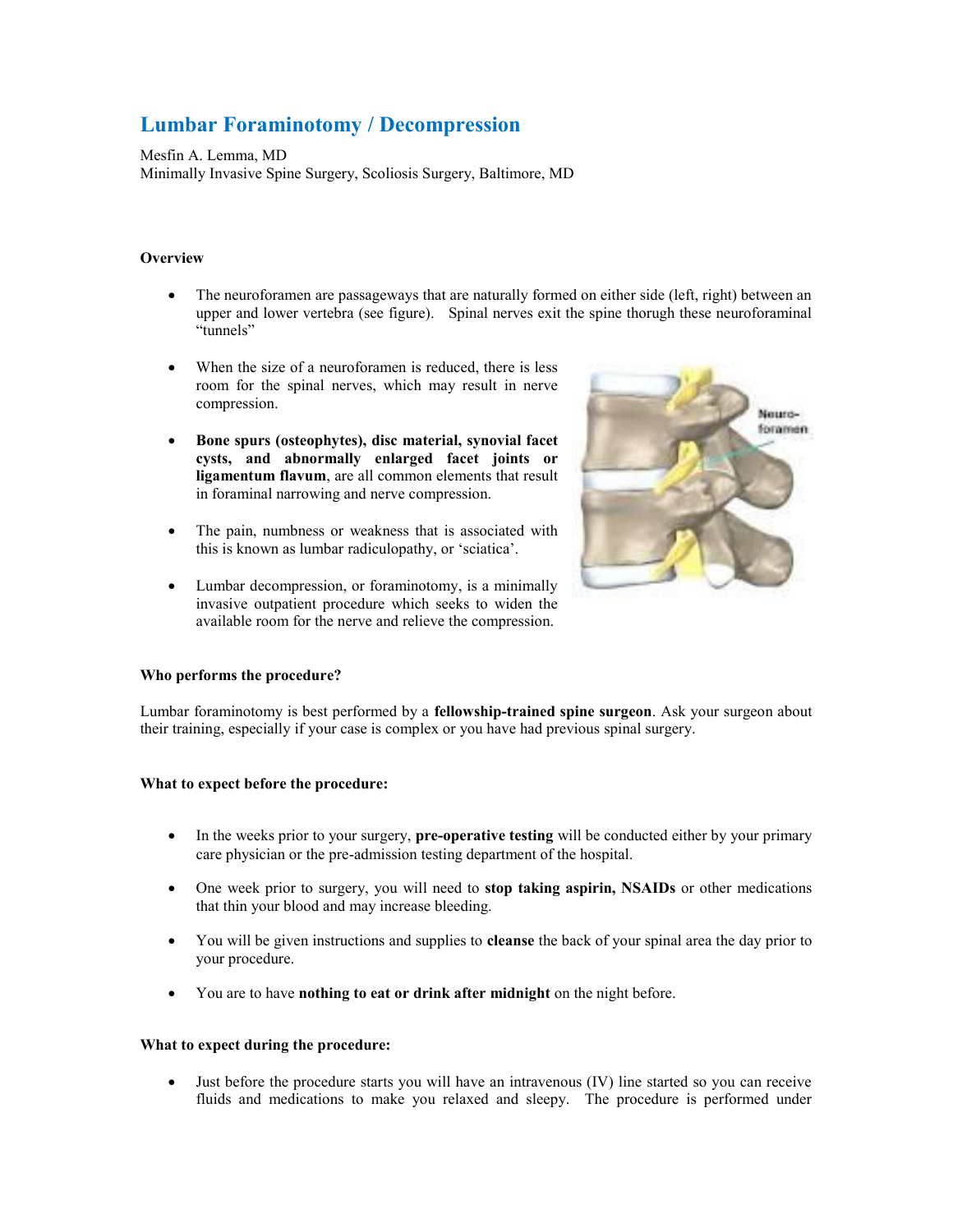**general anesthesia** (you are asleep). Medications will be given through the IV to put you to sleep and a tube is inserted in your throat to supplement your breathing. **IV antibiotics** are administered and monitors are placed to check your heart, blood pressure, and oxygen level. A Foley catheter in the bladder is typically not required.

 The actual procedure typically lasts **about 1 hour,** depending on the specifics of the case. This is what to expect once the procedure begins:

# **1. Surgical approach**

- You are positioned face down (prone) on a specialized, cushioned operating table.
- The back area is cleansed with a special solution to kill the germs on the skin.
- A 1-2 inch skin incision is made in the midline directly overlying the affected nerve root.
- Minimally invasive techniques allow access to the spine with a minimal amount of muscle and soft tissue disruption.

#### **2. Decompression**

 Microsurgical instruments are then used to remove the disc fragments, facet cysts, overgrown ligaments and/or bone spurs from the neural foramen. This increases the space around the neural foramen and relieves the compression of the spinal nerves.

# **3. Closure**

- Blood loss is typically no more than a few drops. The skin is closed with absorbable sutures (stitches).
- A small dressing is applied over the incision and you are then taken to the recovery area.

# **What to expect after the procedure:**

- Lumbar foraminotomy is typically performed on an **outpatient** or overnight stay basis.
- In the recovery area, you will be observed until you recover from the anesthesia, then transferred to the floor.
- You will be encouraged to get out of bed and move around as soon as you are able to.
- Pain pills on an empty stomach may result in nausea, so initially IV pain medications are selfadministered through a PCA, or **patient-controlled analgesia**.
- IV fluids will be continued until you can drink fluids well by mouth.
- Once you are able to drink normally, your diet will be advanced to your **normal diet** and you will be switched to pain pills.
- **Physical therapy and occupational therapy** will see you prior to your discharge from the hospital to make sure you are comfortable walking, escalating stairs and performing other activities of daily living.
- A back brace is typically not required.